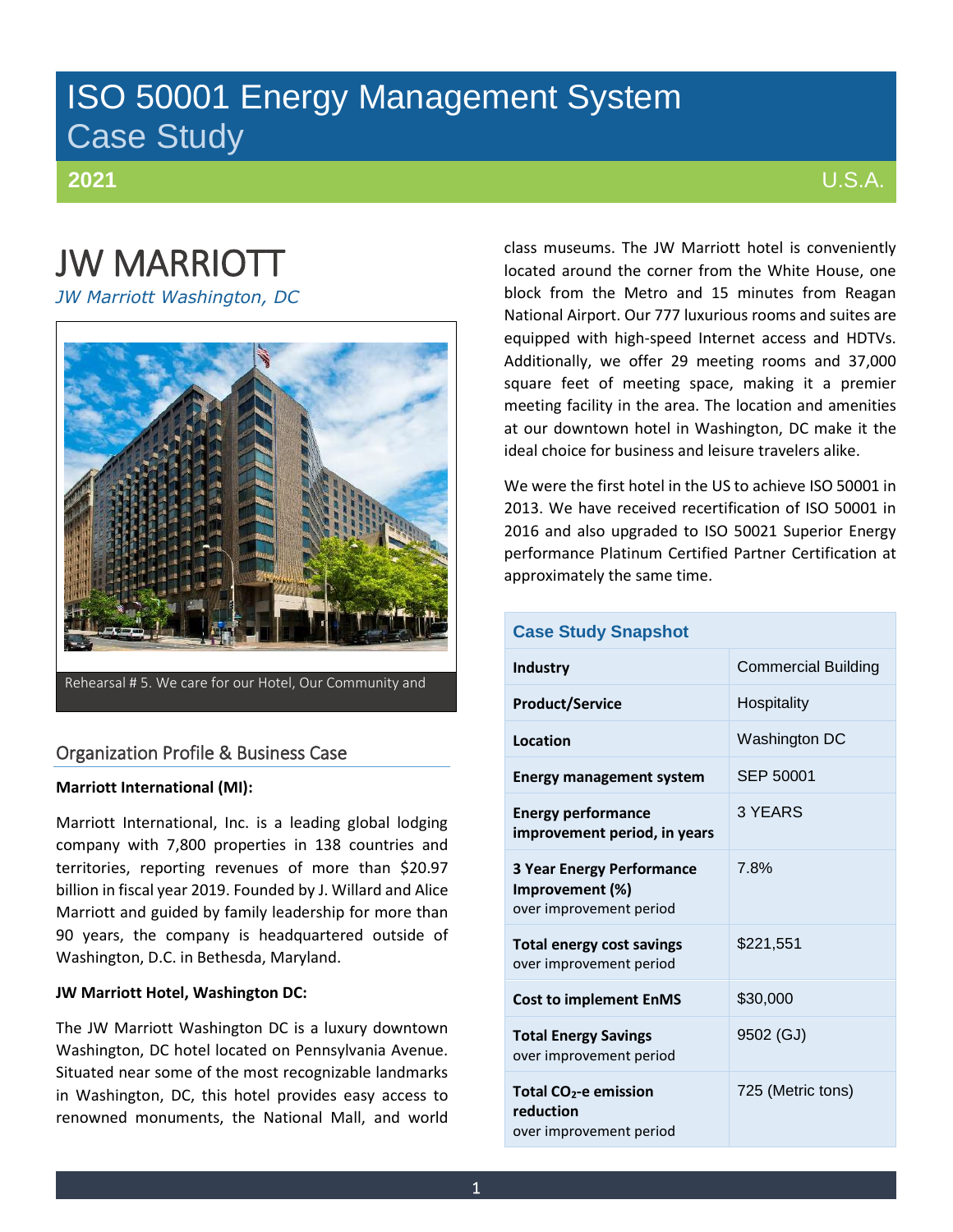#### **Business Case:**

The JW Marriott Washington DC focuses on improving our overall sustainability for three main reasons: 1) to reinforce our commitment to be good stewards of the environment while also reducing costs; 2) to differentiate ourselves from other competitive hotels when bidding on business; and 3) to support MI's corporate energy goals. In this effort, among others that the JW Marriott Washington DC is pursuing, the hotel focused on energy reduction as it is a measurable goal which the entirety of the hotel can impact based on their actions. Given its financial and non-financial benefits, it has been easy to gather internal and external support for the project. It is viewed as an extension of our first SEP certification as this is the  $2<sup>nd</sup>$  time we have achieved certification for energy reduction.

To promote the effort, JW Marriott Washington DC sets an energy reduction goal each year to achieve our longterm energy reduction target. This annual energy reduction goal becomes part of our top management priorities and is incorporated into our annual leadership performance evaluation process. To meet the goals and our commitment to sustainability, we are motivated to outperform our annual goals.

To support the individual hotel efforts, the Marriott International Energy team has implemented various energy conservation best practices, such as the Signature Energy reduction project, quarterly Energy and Environment Action Plan process, required annual ROI Energy improvement projects, etc. Implementing SEP 50001 Certification helped us to merge Marriott energy conservation best practices and ISO 50001 standard expectations to establish robust processes and communication pathways. It ensures that we hold ourselves accountable to consistently deliver results by using the Plan, Do Check and Act process. Additionally, the SEP 50001 internal and external audit process has created energy awareness and commitment to our goals that has permeated all levels of associates at our hotel.

#### **MI Sustainability Goals:**

MI has several goals it aims to achieve across its hotels by 2025:

- 100% of Marriott International hotels will have a sustainability certification, and 650 hotels will pursue LEED certification or equivalent
- Water: Reduce water intensity by 15%
- Carbon: Reduce carbon intensity by 30%
- Waste: Reduce waste to landfill by 45%. Reduce food waste by 50%
- Renewable energy: Achieve a minimum of 30% renewable energy use

The JW Marriott Washington DC has implemented projects to meet or exceed these goals. Energy management and SEP certification has been integral in getting support for these additional efforts.

*"Marriott International has a corporate goal to reduce the environmental footprint, Water Intensity by 15% | Carbon Intensity by 30% | Waste to landfill by 45% across the Portfolio by 2025 and achieve a minimum of 30% renewable energy use. At the JW Marriott Washington, DC, SEP 50001 and ISO 50001 are important tools to help reach these 2025 targets."* —Tushaar Agrawal, General Manager, JW Marriott Washington, DC

### Business Benefits

With our second SEP 50001 implementation and certification, we have maintained the momentum and hotel-wide focus on energy conservation and sustainability overall. Substantial benefits have manifested themselves in the following ways: i) reduced our energy usage by 7.8% (9502 GJ of energy savings) over the past three consecutive years and reduced costs by \$221,551 over those years with minimal additional investment (Exhibit A); ii) reduced CO2 emission by 725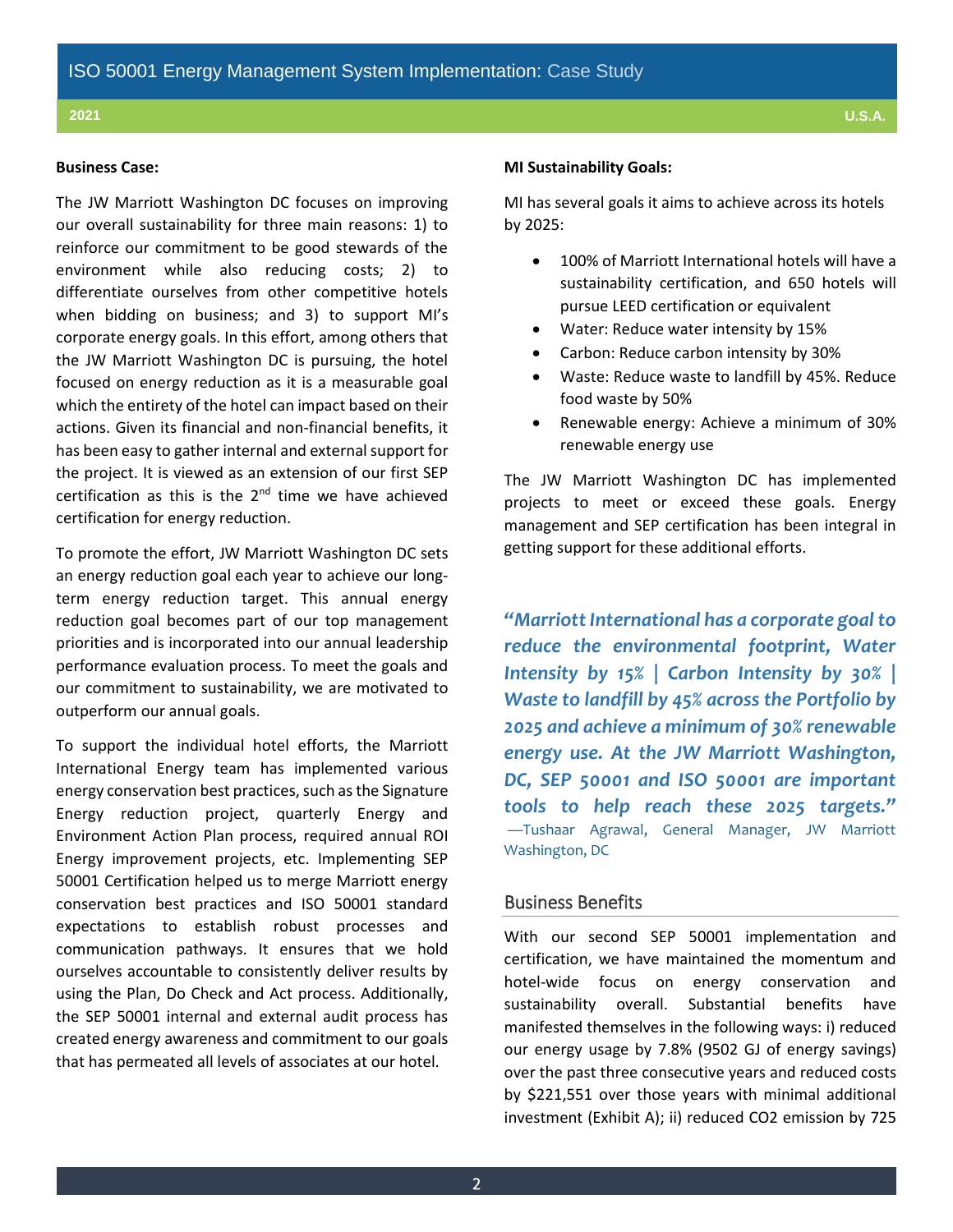MT, which supports our corporate carbon reduction goal and promotes our environmental stewardship; iii) provides points of differentiation for groups looking to do business with hotels that are more environmentally friendly; and iv) provides publicity both internally and externally as we were the first Marriott Hotel to accomplish ISO 50001 and SEP certification. The benefits are both tangible and intangible. For example, the EnMS process helped us to save money. Additionally, it allowed us to meet corporate/government group's RFP requirements regarding Environmentally Sustainable Hotel Operations, which is needed to be eligible for this type of business. An unexpected benefit is that hotel associates have become highly engaged towards energy conservation efforts due to the communication and awareness campaign put in place through EnMS implementation.

#### *Exhibit A*



#### Plan

The overall effort requires the focus of top management. This consists of the Corporate Director of Energy, Hotel's executive committee members, including the hotel General Manager, Director of Engineering and Director of Finance, who all have control and influence on energy usage and energy project implementation at the hotel.

Our management has aligned with our energy reduction goals and demonstrated its commitment to support EnMS by consistently monitoring and reviewing EnMS overall. This includes i) revisiting objectives and targets, plans and actions; ii) monitoring energy usage trends; and iii) reviewing monthly energy usage analysis report (Exhibit B) developed by ENGIE, a consultant who reviews utility bill usage and cost and conducts audit and analysis services. Consistent focus provides an understanding of where energy is used the most and allows the hotel to set a priority energy goal each year. We are able to focus on the most impactful improvements and ensure that we pursue the implementation of impactful energy ROI projects.

#### *Exhibit B*



We then consistently monitor progress and adjust as necessary. For example, our monthly energy report contains weather and occupancy normalized data to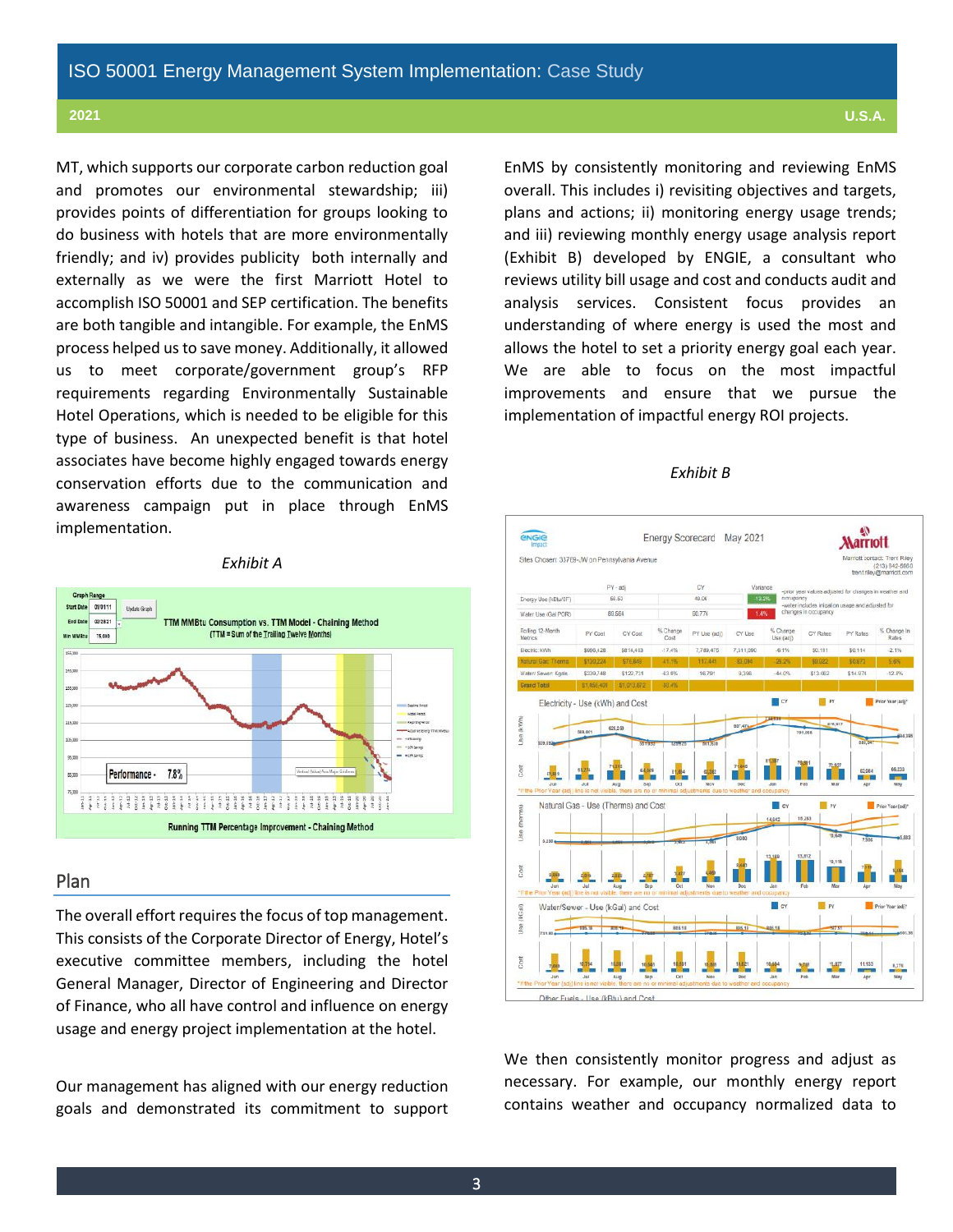make real energy comparisons with similar Marriott Hotels across the portfolio. This comparison allows us to ensure our goals are achievable and realistic and allow us to determine if other measures can be taken to drive reduction in energy consumption. The comparison also helps show our progress against similar hotels to ensure that we continue to be the market leader in Energy and Environment initiatives. EnMS is the tool that narrows down our focus in developing energy strategy in a measurable and achievable way. Projected occupancy, operational changes, and any upgrade done on major energy usage equipment are taken into consideration while setting and monitoring a goal.

Based on the changes from our initial certification, we had to revisit our energy manual and fine-tune our processes to adopt new requirements including the scorecard method for SEP certification. It helped us to further enhance EnMS processes and execution. It also created more accountability to plan energy ROI projects and related activities for successful implementation.

All these plans and actions are developed based on the resources allocated by the top management and its commitment to the goals. We have a highly engaged top management team who inspires the operational team to educate and evaluate EnMS process and benefits.

*"Working toward SEP 50001 certification helped the hotel to merge existing resources and energy conservation best practices, provided by the Marriott International energy team, with SEP 50001 guidelines. The combination helped us save time and effort, establish robust processes and communication pathways, and hold ourselves accountable for consistently delivering results."* —Rajaram Srinivasan, Director of Engineering, JW Marriott Washington, DC

## Do, Check, Act

In addition to top management involvement in goal setting and monitoring, the JW Marriott Washington DC has incorporated a Hotel Energy team into the process. The team includes representatives from all major departments. This multi-disciplinary approach is critical i) to ensure all ideas are incorporated in the effort; ii) to drive compliance with identified and important energy savings measures; and iii) to provide appropriate messaging that sustainability requires the whole hotel.

The team has setup a communication board to ensure the essence of EnMS, program implementation process and top management commitments reaches everyone at the hotel. We have also presented the program goal, each department's responsibility to support the program, and the implementation progress and benefits at our staff meetings. A two-page brochure is distributed to staff and vendors with easy-to-understand program highlights and their role in supporting the program.

As mentioned previously, the monthly energy report generated by our 3<sup>rd</sup> party Energy Consultant contains weather and occupancy normalized data with last 12 months utility consumption. We analyze this report, adjust our monthly targets, and react to any variance that affects performance. In addition, top management reviews monthly energy data during monthly critique meetings and holds the team accountable for achieving the energy targets.

In addition to the everyday activities of the team, the following actions helped us to achieve our targets. These additional reductions came after our initial certification in which the hotel reduced energy consumption by 16.5% from 2013-2016:

- **Booster pump replacement:** Installed variable frequency drive-based booster pump to meet building water pressure at various occupancy load
- **LED upgrade:** Upgraded to energy efficient LED lights in meeting rooms, back of house areas, public areas, and stairwells. Implemented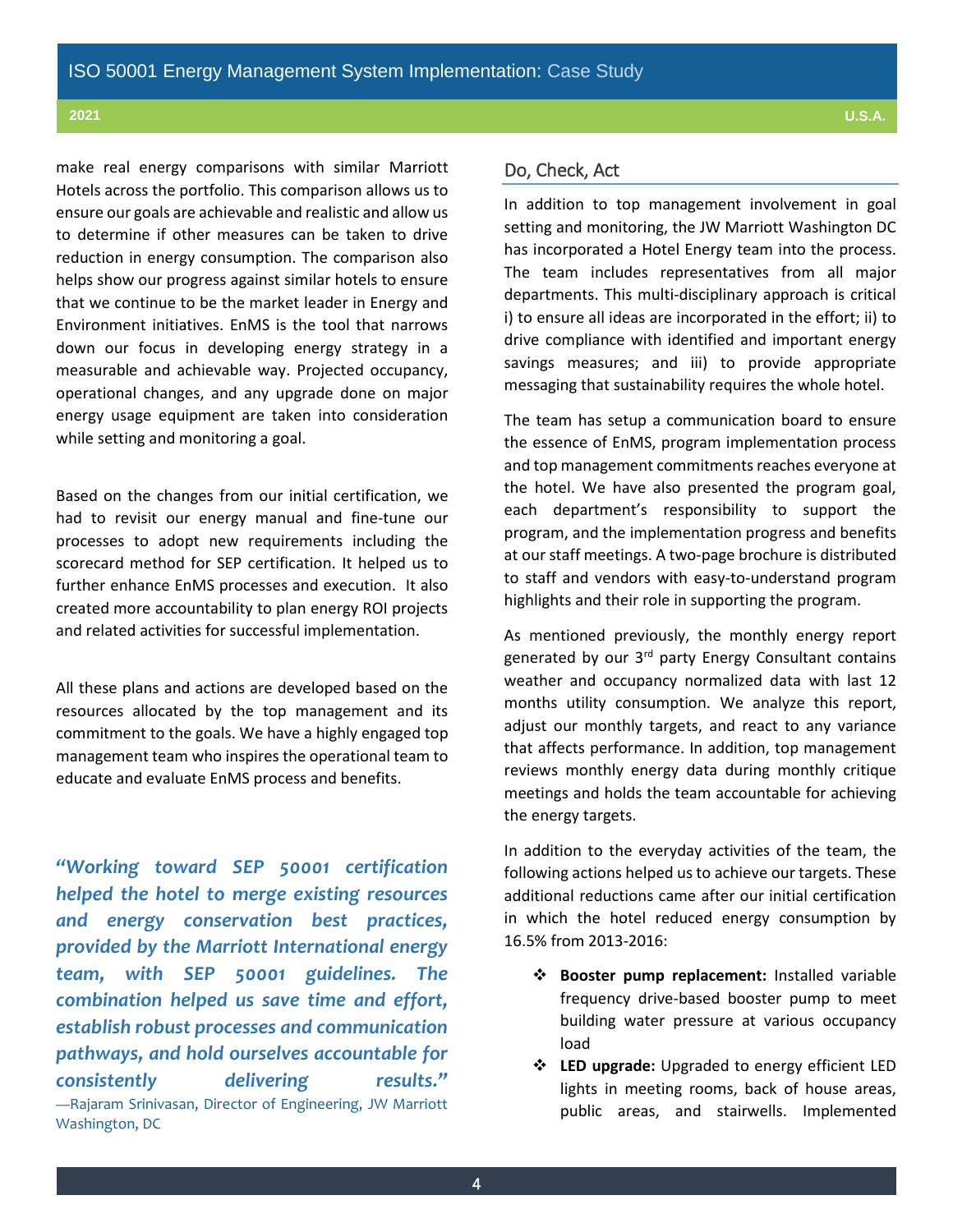reduced wattage LED bulbs where possible and added dimming systems

- **Hot water storage temperature**: Reduced hot water storage temperature from 160'F to 140'F
- **Chilled water diagnostic tool implementation**: Implemented corrective action to enhance plant efficiency to 0.79 KW/Ton
- **EMS Head-end system upgrade**: Reduced average running hours of air handling units through effective scheduling with upgraded building automation system
- **Ballroom AHU replaced**: Reduced energy usage from energy efficient motors, variable frequency drive and fan blade

All of the efforts taken to manage energy are measured and monitored to drive process improvements and make tweaks to ensure performance. For example, energy ROI projects each have an estimated energy saving performance expectation. Upon full implementation of the project, the Director of Engineering verifies the performance and resulting energy savings against this expectation through analysis of the monthly utility bills. If any discrepancy between the expected and actual savings is found, we engage the vendor/manufacturer to reevaluate the system implementation and performance and hold them accountable for achieving the expected energy savings.

Additionally, we utilize a list of equipment that uses significant energy and its associated anticipated energy usage to determine energy performance improvement. For example, the chiller plant consumes the most energy in the building and its performance improvement is evaluated by using a chilled water diagnostic tool to ensure the system performs to its designed parameters. This tool provides recommendations to improve system performance along with an action plan. We then implement the recommendations to drive improved performance. When we upgrade major equipment or complete renovations, we source energy efficient products and equipment to improve efficiency over older equipment.

Lastly, we have developed an energy usage data spreadsheet for the past 10 years which allows us to compare and monitor energy usage based on various utilities. This allows us to get a long-term view of our overall improvement over the years. To ensure our performance data is accurate and normalized to account for outside factors, we have used heating and cooling degree days, hotel occupancy and chilled water export to our neighbor building as independent variables. Our r^2 valve for electricity is 0.92 and natural gas is 0.56, both of which are well above certification expectation.

For certification purposes, we input our utility data into a Georgia Tech developed SnPI tool to determine baseline year, model year, reporting year and the adjustment method. This 3<sup>rd</sup> party comparative spreadsheet gives a clear understanding of our performance measures against the base line year from August 2016 to July 2017 and reporting year from August 2019 to July 2020.



#### **Transparency**

Our energy management efforts in addition to other sustainability efforts are monitored by  $3<sup>rd</sup>$  parties to ensure that any outside reporting is accurate. As a prime example of this, our Hotel pursued and received SEP